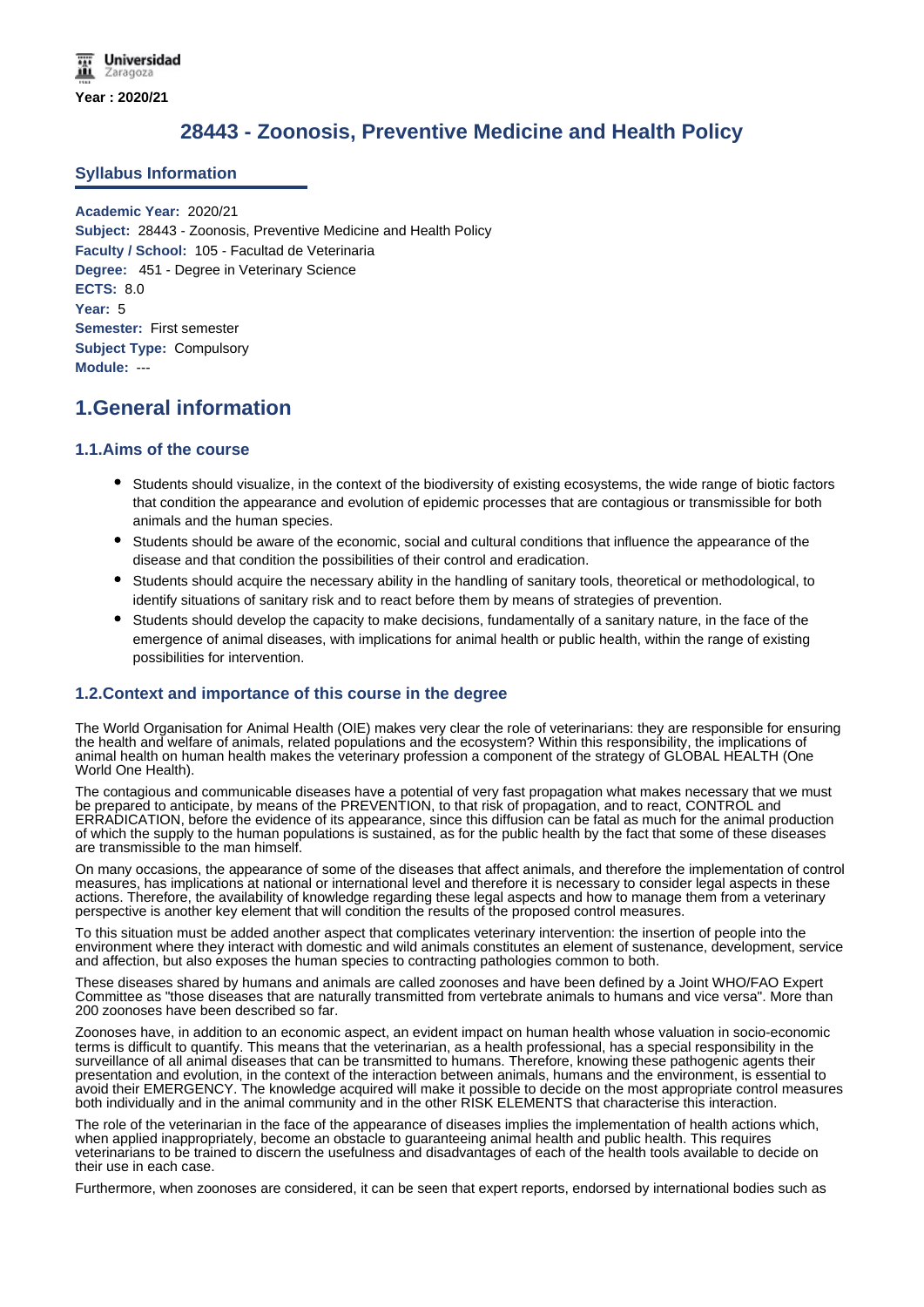the WHO or the OIE, advise that for a better and quicker solution to public health problems, it is essential to have highly coordinated health structures and health professionals specialised in the field, who deal with crises in an integrated manner, that is to say, with the participation of all the health professions competent in each of the fields of action (doctors, veterinarians, biologists, nurses, etc.).

For this reason, it is necessary to assume that, in a global world, health has a global perspective in which the veterinary profession must interact with many other professions involved in this global context in order for an effective response to emerge from this interdisciplinarity, where the importance of the One World One Health concept comes into play.

#### **1.3.Recommendations to take this course**

In order to take this subject, it is recommended that the student has taken all the subjects of the previous courses and especially the subjects corresponding to the integrations of animal species on which the work will be based in the blocks of Preventive Medicine and Zoonosis.

## **2.Learning goals**

### **2.1.Competences**

On successful completion of this course, students will be able to:

- Understand the importance of their intervention in the face of animal population diseases, the possibility of their spread among communities and the risk they pose to public health.
- Respond, through health decisions, to the possible appearance of an outbreak of disease and to understand its implications for human populations.
- Apply the different legal aspects of national and international policy in the face of special actions affecting animals and people related to them and whose objective is the prevention, control or eradication of diseases.

### **2.2.Learning goals**

Is students complete the course successfully, they should be able to:

- Know the factors that define the emergence and evolution of contagious and communicable diseases in domestic and wild animals and their role in the transmission process between them and the human species.
- Understand the importance of interaction between animals, humans and the environment in the emergence of animal diseases with an impact on animal and public health.
- Know the mechanisms for assessing the risk and impact of disease in a population and its economic, health and ecological implications, both from a spatial and temporal perspective.
- Use the tools that Preventive Medicine provides to act against the risk of the appearance of the disease, or to minimize its impact if it already exists.
- Know the advantages and disadvantages of the use of these tools in animal populations and have the ability to discern when to use them in each pathological context presented.
- Understand and know the legal aspects that condition veterinary intervention when faced with the risk or appearance of diseases from both an animal health and a public health perspective.
- Be familiar with the structure and functioning of veterinary services in Spain and in the context of the European Union, as well as with the functioning of international health organisations.
- Understand the role of the veterinarian and his intervention in the context of global health as a basis for the protection of world populations.

#### **2.3.Importance of learning goals**

The knowledge obtained constitutes the basis of the training of the health worker responsible for the action in the event of the appearance of a disease with implications both for the productive system and for the people who live with the animals or are supplied with them.

In the same way, some of the knowledge acquired will be basic to understand to what extent the veterinarian will be involved in making health decisions from a purely clinical, environmental, legal or public health perspective.

# **3.Assessment (1st and 2nd call)**

#### **3.1.Assessment tasks (description of tasks, marking system and assessment criteria)**

The student must demonstrate that they have achieved the expected learning outcomes through the following CONTINUOUS assessment activities.

The learning assessment process will be based on the performance of DIFFERENT GROUP ACTIVITIES AND INDIVIDUAL WORK throughout the course and which together will constitute the 10 possible points to be obtained. The set of activities and works will be included in the final folder of each student and group.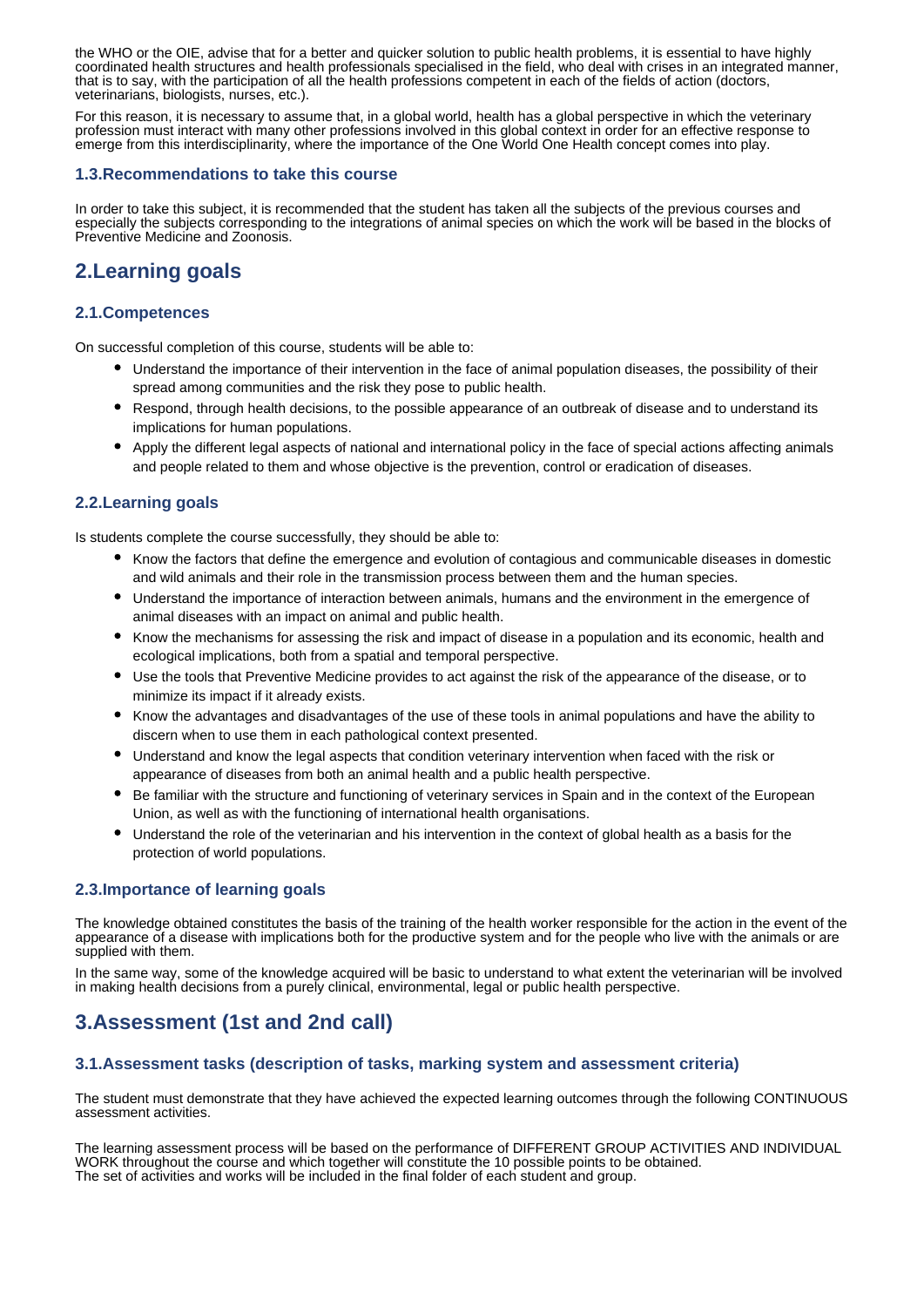The distribution of the works and their value will be as follows:

1- GROUP WORKS

1.a.- TECHNICAL REPORT (2 Points) corresponding to the ZOONOSES 1 practice.

1.b.- POSTER (2 points) corresponding to the MPREVENT 3 practice.

1.c.- VACCINATION REPORT / PRESENTATION (1 point) corresponding to the MPREVENT 4 practice.

1.e- SIMULATION CASE PRESENTATION (1 point) corresponding to the ZOONOSES 2 practice.

2- INDIVIDUAL WORKS

2nd.- WORKING A FIRST ZOONOSE case A (1 point) corresponds to activities of theoretical classes of the zoonoses. 2.b.- WORKING A SECOND ZOONOSE case B (1 point) corresponds to activities of theoretical classes of the zoonoses. 2.c.- GROUP IMMUNITY CASE (1 point) corresponds to activities of theoretical classes of preventive medicine. 2.d.- DISEASE DISTRIBUTION ANALYSIS (1 point) corresponds to activities of initial theoretical classes of a general nature.

3- VOLUNTARY ACTIVITIES- Voluntary participation in these activities will constituteONE EXTRA POINT to add to the final result of the previous activities (points 1 and 2)

3.a.- XALOC- BACHELOR SCHOOL COLLABORATION

3.b- COMIC DESIGN

The different individual activities will be delivered in written documents (pdf format), while the group works will include written documents (technical report), design of posters and comics for public exhibition, or oral presentations developed in the practice room (vaccination report) and simulation case.

In order to pass the subject it will be necessary:

a- To carry out all the compulsory activities that are part of the evaluation (points 1 and 2) and to pass every one (each one separately).

b- To pass an activity means a completed work to have submitted it and to get at least 25% of the possible score.

c- The absence of an activity or the evaluation of one of them with a value less than 25% of the possible is equivalent to a SUSPENSE of the activity and therefore of the subject.

Those students who do not opt for continuous assessment or who have not passed it, will be entitled to a global test that will consist of a written exam of 20 questions based on the theoretical content and practical cases presented in the classroom throughout the course. Each question on the test will be scored quantitatively with a value between 0 and 1. To pass the course, a minimum of 60% of the maximum possible score must be obtained (20 points).

## **4.Methodology, learning tasks, syllabus and resources**

#### **4.1.Methodological overview**

The fact that it is an applicative subject (it uses the concepts and knowledge of other subjects), makes that the whole part of the time we are working with case studies. This tool also allows the development of transversal skills such as leadership, decision making, ability to take decisions or the development of critical thinking.

#### **4.2.Learning tasks**

The program offered to the student to help him achieve the expected results includes the following activities ...

All the contents explained will be supported by theoretical material provided through the ADD of the University of Zaragoza and consisting of theoretical documents prepared in-house, complementary documents provided by external collaborators (pharmaceutical laboratories, field specialists ...) and different examples of studies. of cases prepared by the teaching staff, cases that are extracted from reality and adapted for the training process that is developed specifically in this subject.

Structure and organization of teaching:

A- Theorical sessions:

They will be done in the classroom in person to develop theoretical concepts using real cases to introduce those concepts. It is organized into two blocks, an initial one of Preventive Medicine, where strategies for action against diseases will be developed from the perspective of Animal Health and Public Health and a second block of Zoonoses where the main zoonotic diseases with an interest in Health will be addressed. Public (see program).

At three different moments of the theoretical sessions (after explaining the necessary contents) each student will be individually commissioned to carry out 4 different works of the CASE RESOLUTION type, which must be handed in to the corresponding teacher for evaluation. Each work will have a maximum grade of 1 point.

B- Practical sessions:

It will consist of six practice sessions dedicated to working on the Preventive Medicine part and two work sessions on Zoonoses (see program). Part of the sessions are associated with group work that must be done and delivered or presented and that constitute a part of the evaluation of the subject (continuous evaluation).

Type of practical sessions:

\* ZOONOSES1 Prevention and analysis of risks in animal movemment: TECHNICAL REPORT (2 points)

\* ZOONOSES 2 Zoonosis simulation model: PRESENTATION (1 point)